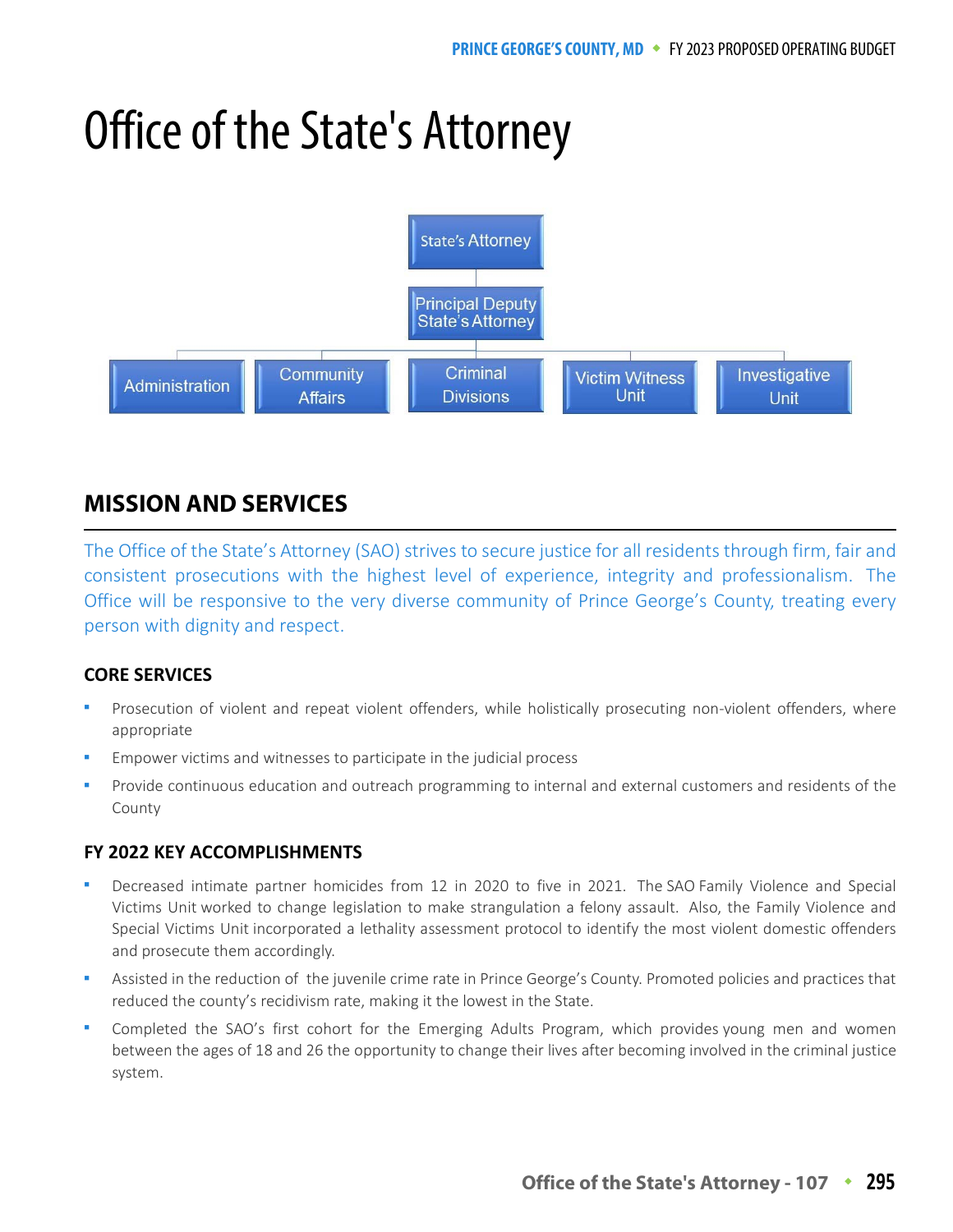## **STRATEGIC FOCUS AND INITIATIVES IN FY 2023**

The office's top priorities in FY 2023 are:

- **Increase the number of successful prosecutions of violent, repeat and chronic offenders while holistically** prosecuting non-violent offenders, where appropriate.
- Expand the Evidence Review/Digital Discovery Unit, which is responsible for handling all evidence, most importantly all forms of video media footage, provided from numerous law enforcement partners such as the State Police, Prince George's County Police Department and local and municipal law enforcement agencies within the County.
- Continue to work with the Office of Management and Budget (OMB) and Office of Human Resources Management (OHRM) on the implementation of pay equity for Assistant State's Attorneys (ASA).

## **FY 2023 BUDGET SUMMARY**

The FY 2023 proposed budget for the Office of the State's Attorney is \$24,418,200, an increase of \$1,204,900 or 13.5%, over the FY 2022 approved budget.

## **Expenditures by Fund Type**

|                     | FY 2021 Actual |         | FY 2022 Budget |         | FY 2022 Estimate |          | FY 2023 Proposed |          |
|---------------------|----------------|---------|----------------|---------|------------------|----------|------------------|----------|
| <b>Fund Types</b>   | <b>Amount</b>  | % Total | <b>Amount</b>  | % Total | Amount           | % Total  | Amount           | % Total  |
| <b>General Fund</b> | \$19,003,845   | 90.4%   | \$19,902,400   | 88.5%   | \$20,378,500     | 87.8%    | \$21,989,700     | $90.1\%$ |
| <b>Grant Funds</b>  | 2,021,332      | $9.6\%$ | 2,585,400      | 11.5%   | 2,834,800        | $12.2\%$ | 2,428,500        | $9.9\%$  |
| <b>Total</b>        | \$21,025,176   | 100.0%  | \$22,487,800   | 100.0%  | \$23,213,300     | 100.0%   | \$24,418,200     | 100.0%   |

#### **GENERAL FUND**

The FY 2023 proposed budget for the Office of the State's Attorney is \$21,989,700, an increase of \$2,087,300 or 10.5% over the FY 2022 approved budget.

## **Reconciliation from Prior Year**

|                                                                                                                                                                                                                                                              | <b>Expenditures</b> |
|--------------------------------------------------------------------------------------------------------------------------------------------------------------------------------------------------------------------------------------------------------------|---------------------|
| <b>FY 2022 Approved Budget</b>                                                                                                                                                                                                                               | \$19,902,400        |
| <b>Increase Cost: Fringe Benefits</b> — Increase in the fringe benefit rate from 31.9 % to 35.6% to align with projected costs as<br>well as compensation adjustments                                                                                        | \$861,400           |
| Add: Compensation — Funding for parity salary increases for Assistant State's Attorneys                                                                                                                                                                      | 405,000             |
| Increase Cost: Compensation - Mandated Salary Requirements - Annualization of FY 2022 salary adjustments                                                                                                                                                     | 339,100             |
| Add: Compensation — Funding for five previously unfunded positions for the Digital Discovery Unit                                                                                                                                                            | 288,400             |
| <b>Increase Cost: Recovery Reduction</b> - Recoveries are decreasing from the prior budget year to align with the anticipated<br>funding available through the Drug Enforcement and Education fund and the Circuit Court's Office of Problem Solving Courts. | 100,200             |
| Increase Cost: Operating - Technology Cost Allocation - Increase in OIT charges based on anticipated countywide<br>costs for technology                                                                                                                      | 74,800              |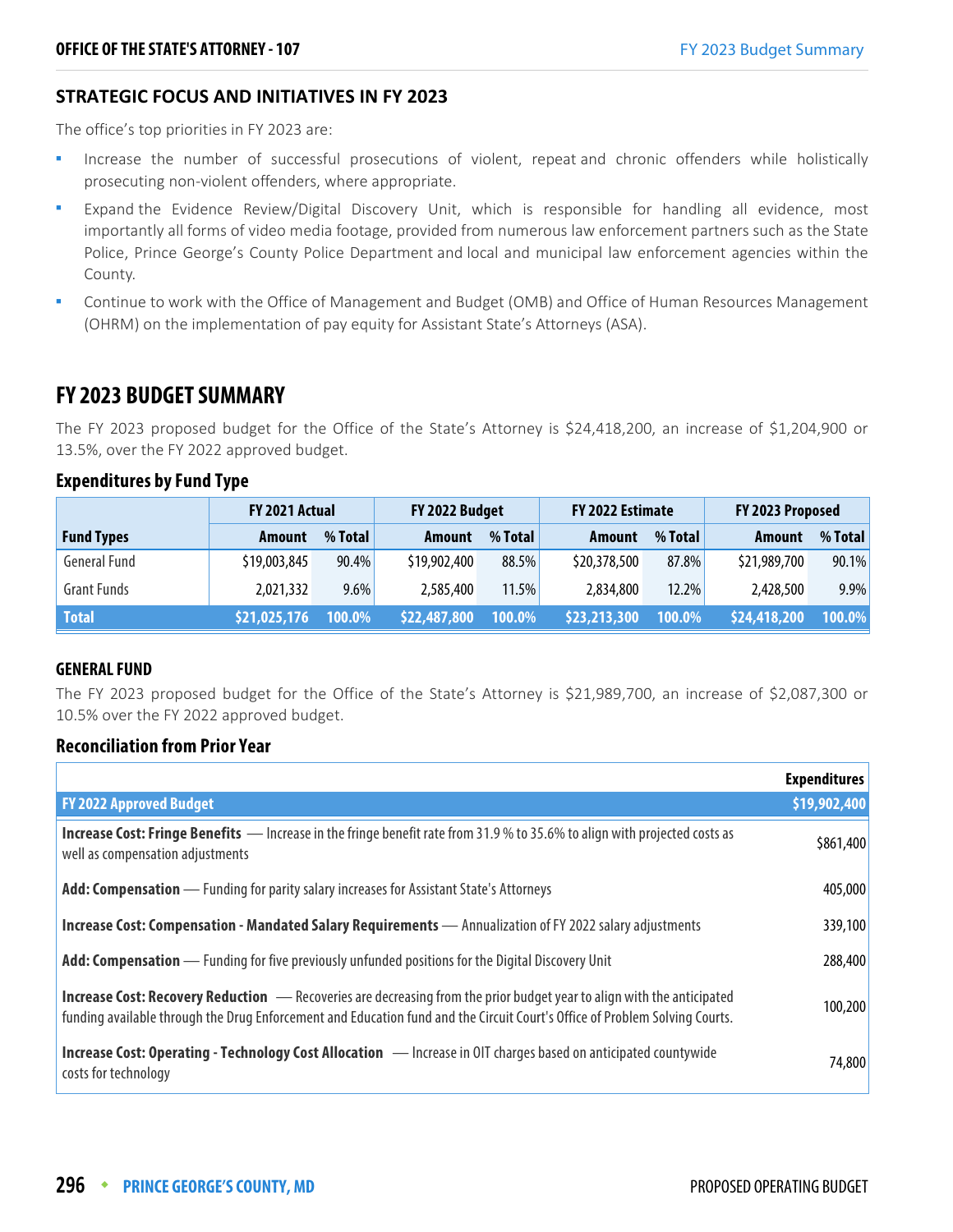## **Reconciliation from Prior Year** (continued)

|                                                                                                                                                                                  | <b>Expenditures</b> |
|----------------------------------------------------------------------------------------------------------------------------------------------------------------------------------|---------------------|
| <b>Increase Cost: Operating</b> — Increase in printing costs to align with historical spending; the vehicle equipment repair<br>budget increases to align with anticipated costs | 33,800              |
| <b>Decrease Cost: Operating</b> - Net operating adjustment in training, other equipment maintenance and equipment lease<br>expenses to align with anticipated costs              | (15,400)            |
| <b>FY 2023 Proposed Budget</b>                                                                                                                                                   | \$21,989,700        |

## **GRANT FUNDS**

The FY 2023 proposed grant budget for the Office of the State's Attorney is \$2,428,500, a decrease of \$156,900 or -6.1% under the FY 2022 approved budget. Major sources of funds in the FY 2023 proposed budget include:

- **Prince George's Strategic Investigation and Charging Unit**
- **•** Victim Advocacy Grant (VOCA)

#### **Reconciliation from Prior Year**

|                                                                                                  | <b>Expenditures</b> |
|--------------------------------------------------------------------------------------------------|---------------------|
| <b>FY 2022 Approved Budget</b>                                                                   | \$2,585,400         |
| <b>Increase: Existing Program/Service</b> — Victim Advocacy Grant (VOCA)                         | \$363,000           |
| <b>Add: New Grant</b> — Gun Violence Reduction Grant (GVR II)                                    | 100,000             |
| <b>Reduce: Existing Program/Service</b> — Paralegal Support - Gun Violence Reduction Grant (GVR) | (18,900)            |
| <b>Reduce: Existing Program/Service</b> — Conviction Integrity Unit Grant                        | (131,000)           |
| <b>Reduce: Existing Program/Service</b> - Prosecuting Cold Cases Using DNA                       | (470,000)           |
| <b>FY 2023 Proposed Budget</b>                                                                   | \$2,428,500         |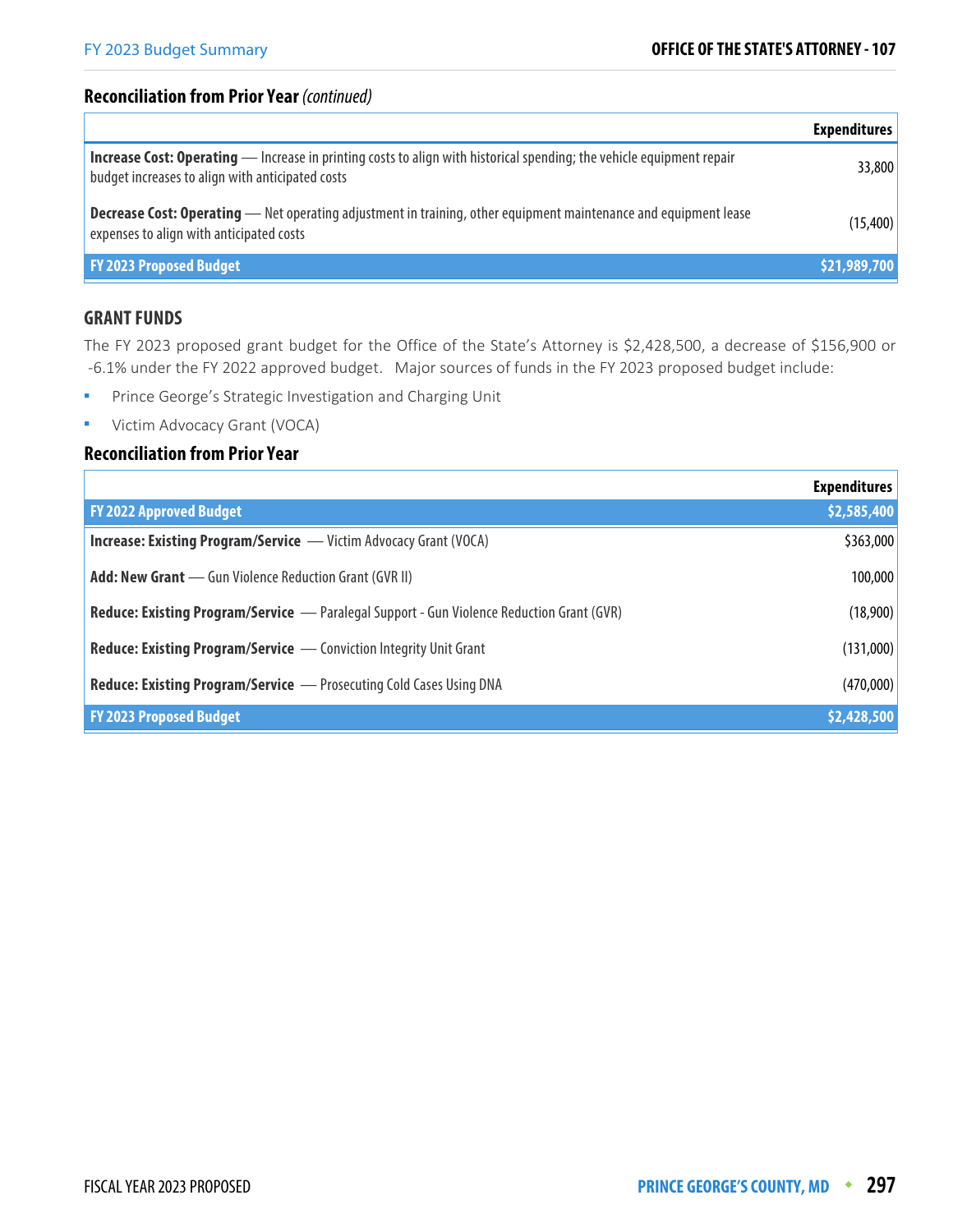## **STAFF AND BUDGET RESOURCES**

| <b>Authorized Positions</b> | FY 2021<br><b>Budget</b> | FY 2022<br><b>Budget</b> | FY 2023<br>Proposed | Change<br><b>FY22-FY23</b> |
|-----------------------------|--------------------------|--------------------------|---------------------|----------------------------|
| <b>General Fund</b>         |                          |                          |                     |                            |
| Full Time - Civilian        | 177                      | 182                      | 182                 | 0                          |
| Full Time - Sworn           | $\Omega$                 | $\Omega$                 | $\theta$            | $\Omega$                   |
| Subtotal - FT               | 177                      | 182                      | 182                 | $\Omega$                   |
| Part Time                   | 5                        | 5                        | 5                   | $\Omega$                   |
| <b>Limited Term</b>         | $\Omega$                 | 0                        | $\Omega$            | $\Omega$                   |
|                             |                          |                          |                     |                            |
| <b>Grant Program Funds</b>  |                          |                          |                     |                            |
| Full Time - Civilian        | $\Omega$                 | 0                        | $\Omega$            | $\Omega$                   |
| Full Time - Sworn           | $\Omega$                 | 0                        | $\Omega$            | $\Omega$                   |
| Subtotal - FT               | $\Omega$                 | $\Omega$                 | $\Omega$            | $\Omega$                   |
| Part Time                   | $\Omega$                 | $\Omega$                 | $\Omega$            | $\Omega$                   |
| <b>Limited Term</b>         | 34                       | 33                       | 34                  | 1                          |
|                             |                          |                          |                     |                            |
| <b>TOTAL</b>                |                          |                          |                     |                            |
| Full Time - Civilian        | 177                      | 182                      | 182                 | $\Omega$                   |
| Full Time - Sworn           | $\Omega$                 | $\Omega$                 | $\Omega$            | <sup>0</sup>               |
| Subtotal - FT               | 177                      | 182                      | 182                 | $\Omega$                   |
| Part Time                   | 5                        | 5                        | 5                   | U                          |
| <b>Limited Term</b>         | 34                       | 33                       | 34                  | 1                          |

|                                               | FY 2023        |                |                 |  |
|-----------------------------------------------|----------------|----------------|-----------------|--|
| Positions By Classification                   | Full<br>Time   | Part<br>Time   | Limited<br>Term |  |
| Administrative Aide                           | 28             | $\Omega$       | 0               |  |
| <b>Administrative Assistant</b>               | 3              | $\Omega$       | $\Omega$        |  |
| <b>Administrative Specialist</b>              | 1              | 0              | $\Omega$        |  |
| <b>Assistant State's Attorney</b>             | 90             | $\Omega$       | 12              |  |
| <b>Audio Visual Specialist</b>                | 1              | $\Omega$       | $\theta$        |  |
| <b>Budget Management Analyst</b>              | $\overline{2}$ | $\Omega$       | $\Omega$        |  |
| <b>Budget Assistant</b>                       | $\Omega$       | 1              | $\Omega$        |  |
| <b>Community Developer</b>                    | 16             | $\Omega$       | 11              |  |
| <b>Community Development Aide</b>             | $\Omega$       | 1              | $\Omega$        |  |
| Deputy State's Attorney                       | $\mathfrak{D}$ | $\Omega$       | $\Omega$        |  |
| Executive Administrative Aide                 | 1              | 0              | $\Omega$        |  |
| <b>General Clerk</b>                          | 2              | 1              | $\theta$        |  |
| Information Technology Project<br>Coordinator | 3              | $\Omega$       | $\Omega$        |  |
| Investigator                                  | 11             | $\Omega$       | 3               |  |
| Law Clerk                                     | $\Omega$       | 0              | 1               |  |
| Legal Assistant                               | 19             | $\mathfrak{D}$ | 7               |  |
| Human Resources Analyst                       | 1              | $\Omega$       | $\Omega$        |  |
| Principal Deputy State's Attorney             | 1              | $\Omega$       | $\Omega$        |  |
| State's Attorney                              | 1              | $\Omega$       | $\Omega$        |  |
| <b>TOTAL</b>                                  | 182            | 5              | 34              |  |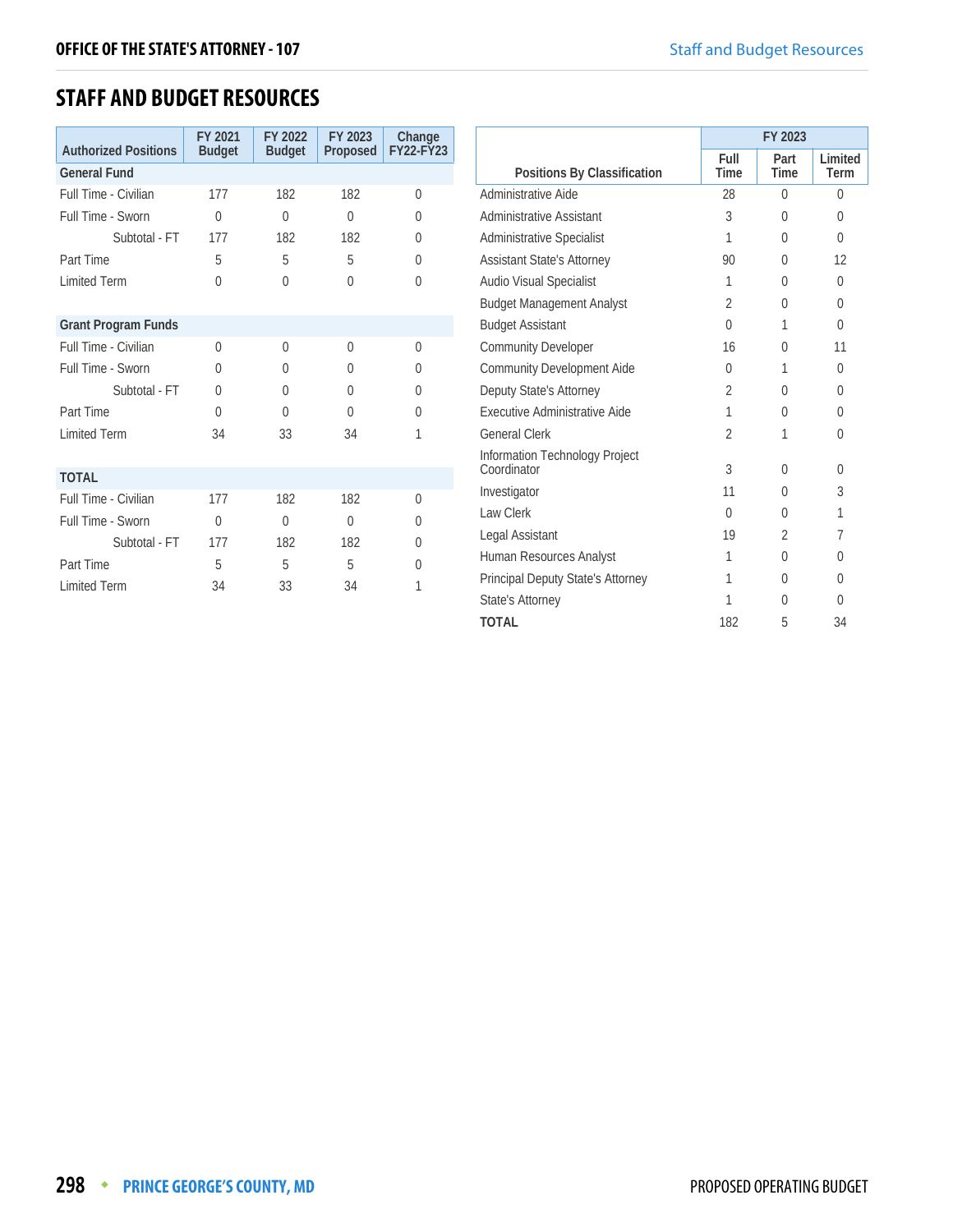|                        | <b>FY 2021</b> | <b>FY 2022</b>                   | <b>FY 2022</b> | <b>FY 2023</b>  | <b>Change FY22-FY23</b> |             |
|------------------------|----------------|----------------------------------|----------------|-----------------|-------------------------|-------------|
| Category               | Actual         | <b>Budget</b><br><b>Estimate</b> |                | <b>Proposed</b> | Amount (\$)             | Percent (%) |
| Compensation           | \$12,910,471   | \$13,500,300                     | \$13,774,100   | \$14,532,800    | \$1,032,500             | 7.6%        |
| <b>Fringe Benefits</b> | 4,274,064      | 4,306,600                        | 4,531,900      | 5,168,000       | 861,400                 | 20.0%       |
| <b>Operating</b>       | 1,887,110      | 2,310,600                        | 2,140,300      | 2,403,800       | 93,200                  | 4.0%        |
| Capital Outlay         |                |                                  |                |                 |                         |             |
| <b>SubTotal</b>        | \$19,071,645   | \$20,117,500                     | \$20,446,300   | \$22,104,600    | \$1,987,100             | 9.9%        |
| Recoveries             | (67, 800)      | (215, 100)                       | (67, 800)      | (114,900)       | 100,200                 | $-46.6%$    |
| <b>Total</b>           | \$19,003,845   | \$19,902,400                     | \$20,378,500   | \$21,989,700    | \$2,087,300             | 10.5%       |

## **Expenditures by Category - General Fund**

In FY 2023, compensation expenditures increase 7.6% over the FY 2022 budget to align with the annualization of FY 2022 salary adjustments, staff attrition, an allocation of funding for parity salary increases for Assistant State's Attorneys and funding for five previously unfunded positions for the Digital Discovery Unit. Compensation costs includes funding for 182 full time and five part time positions. Fringe benefit expenditures increase 20.0% over the FY 2022 budget due to an increase in the fringe benefit rate from 31.9% to 35.6% to align with projected costs and compensation adjustments.

Operating expenditures increase 4.0% over the FY 2022 budget primarily due to an increase in the technology cost allocation and vehicle equipment repair costs based on countywide costs. These increases are offset by a reduction in other equipment maintenance & repairs, training and equipment lease budgets to align with anticipated costs.

Recoveries decrease -46.6% under the FY 2022 budget to align with the anticipated funding available through the Drug Enforcement and Education Fund and the Circuit Court's Office of Problem Solving Courts.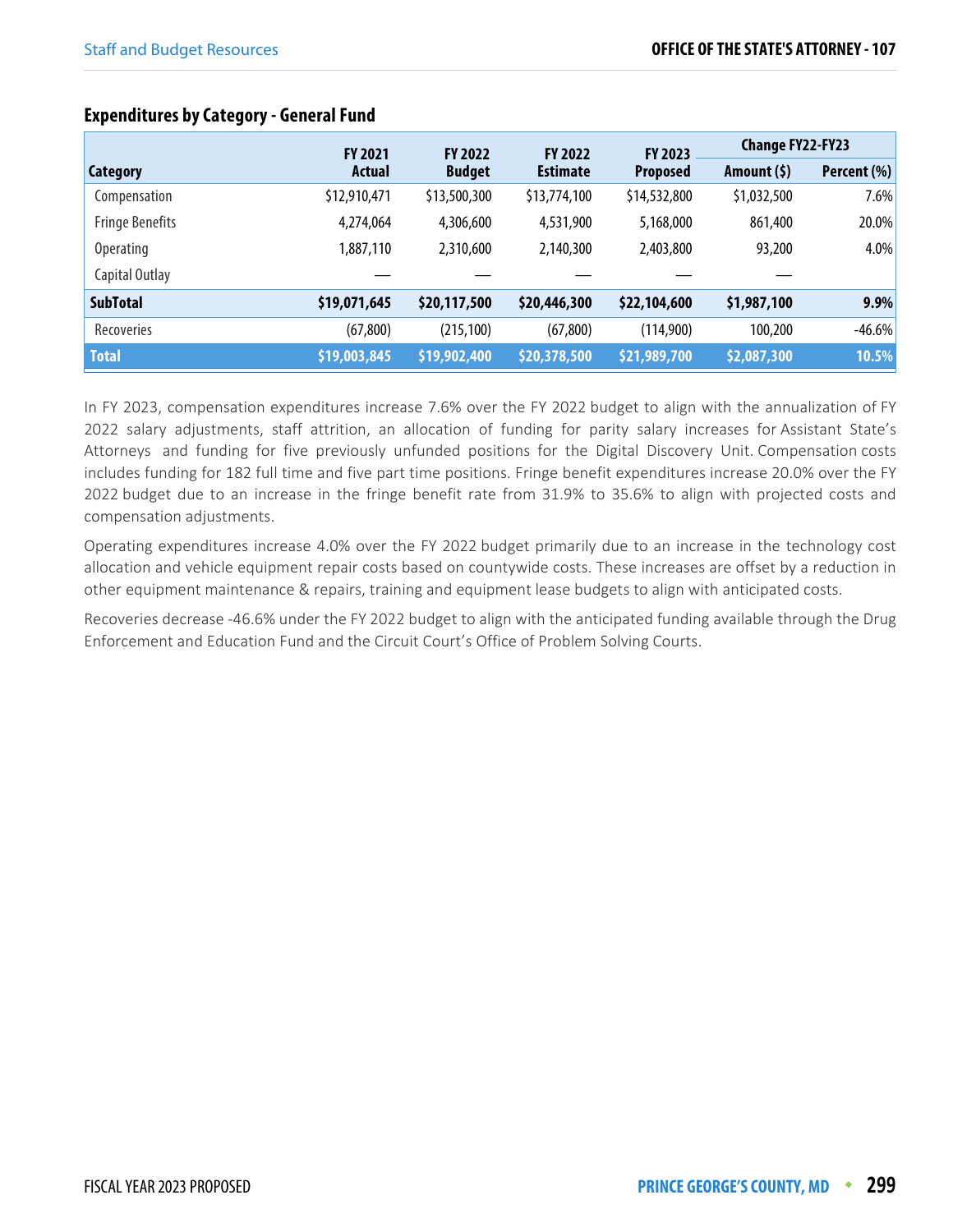## **GRANT FUNDS SUMMARY**

|                        | <b>FY 2021</b><br><b>FY 2022</b><br><b>FY 2022</b> |               | FY 2023         | <b>Change FY22-FY23</b> |              |             |
|------------------------|----------------------------------------------------|---------------|-----------------|-------------------------|--------------|-------------|
| Category               | Actual                                             | <b>Budget</b> | <b>Estimate</b> | <b>Proposed</b>         | Amount $(5)$ | Percent (%) |
| Compensation           | \$1,673,513                                        | \$1,903,400   | \$1,866,400     | \$1,824,800             | \$(78,600)   | $-4.1%$     |
| <b>Fringe Benefits</b> | 158,279                                            | 221,100       | 207,600         | 207,500                 | (13,600)     | $-6.2%$     |
| <b>Operating</b>       | 272,786                                            | 596,300       | 816,900         | 455,000                 | (141, 300)   | $-23.7%$    |
| Capital Outlay         |                                                    |               |                 |                         |              |             |
| <b>SubTotal</b>        | \$2,104,577                                        | \$2,720,800   | \$2,890,900     | \$2,487,300             | \$(233,500)  | $-8.6%$     |
| Recoveries             |                                                    |               |                 |                         |              |             |
| <b>Total</b>           | \$2,104,577                                        | \$2,720,800   | \$2,890,900     | \$2,487,300             | \$(233,500)  | $-8.6%$     |

## **Expenditures by Category - Grant Funds**

The FY 2023 proposed grant budget is \$2,487,300, a decrease of \$233,500 or -8.6% under the FY 2022 approved budget. This decrease is primarily due to reductions in the Prince George's Strategic Investigation and Charging Unit, Paralegal Support - Gun Violence Reduction, Conviction Integrity Unit, and Prosecuting Cold Cases Using DNA grants. The agency will add the Gun Violence Reduction (GVR II) grant in FY 2023.

## **Staff Summary by Division - Grant Funds**

| <b>Staff Summary by</b>                                             |    | FY 2022 |             |    | FY 2023 |             |  |  |
|---------------------------------------------------------------------|----|---------|-------------|----|---------|-------------|--|--|
| <b>Division &amp; Grant Program</b>                                 | FT | PT      | <b>LTGF</b> | FT | PT      | <b>LTGF</b> |  |  |
| <b>SAO Prosecution</b>                                              |    |         |             |    |         |             |  |  |
| <b>Combat Human Trafficking Grant</b>                               |    |         |             |    |         |             |  |  |
| <b>Conviction Integrity Unit</b>                                    |    |         |             |    |         |             |  |  |
| Paralegal Support - Gun Violence<br>Reduction                       |    |         |             |    |         |             |  |  |
| <b>Gun Violence Reduction</b>                                       |    |         |             |    |         |             |  |  |
| Maryland Crime Intelligence<br>Network                              |    |         |             |    |         |             |  |  |
| Office of Problem Solving Courts                                    |    |         |             |    |         |             |  |  |
| Prince George's Strategic<br><b>Investigation and Charging Unit</b> |    |         | 17          |    |         | 16          |  |  |
| Project Safe Neighborhoods                                          |    |         |             |    |         |             |  |  |
| <b>Special United States Attorney</b>                               |    |         |             |    |         |             |  |  |
| <b>Stop the Violence Against Women</b>                              |    |         |             |    |         |             |  |  |
| Vehicle Theft Prevention Program                                    |    |         |             |    |         |             |  |  |
| Victim Advocacy Grant                                               |    |         | 6           |    |         | 6           |  |  |
| <b>Total SAO Prosecution</b>                                        |    |         | 33          |    |         | 34          |  |  |
| <b>Total</b>                                                        |    |         | 33          |    |         | 34          |  |  |

In FY 2023, funding is provided for 34 limited term grant funded (LTGF) positions. The staffing level will increase by one position to support anticipated costs.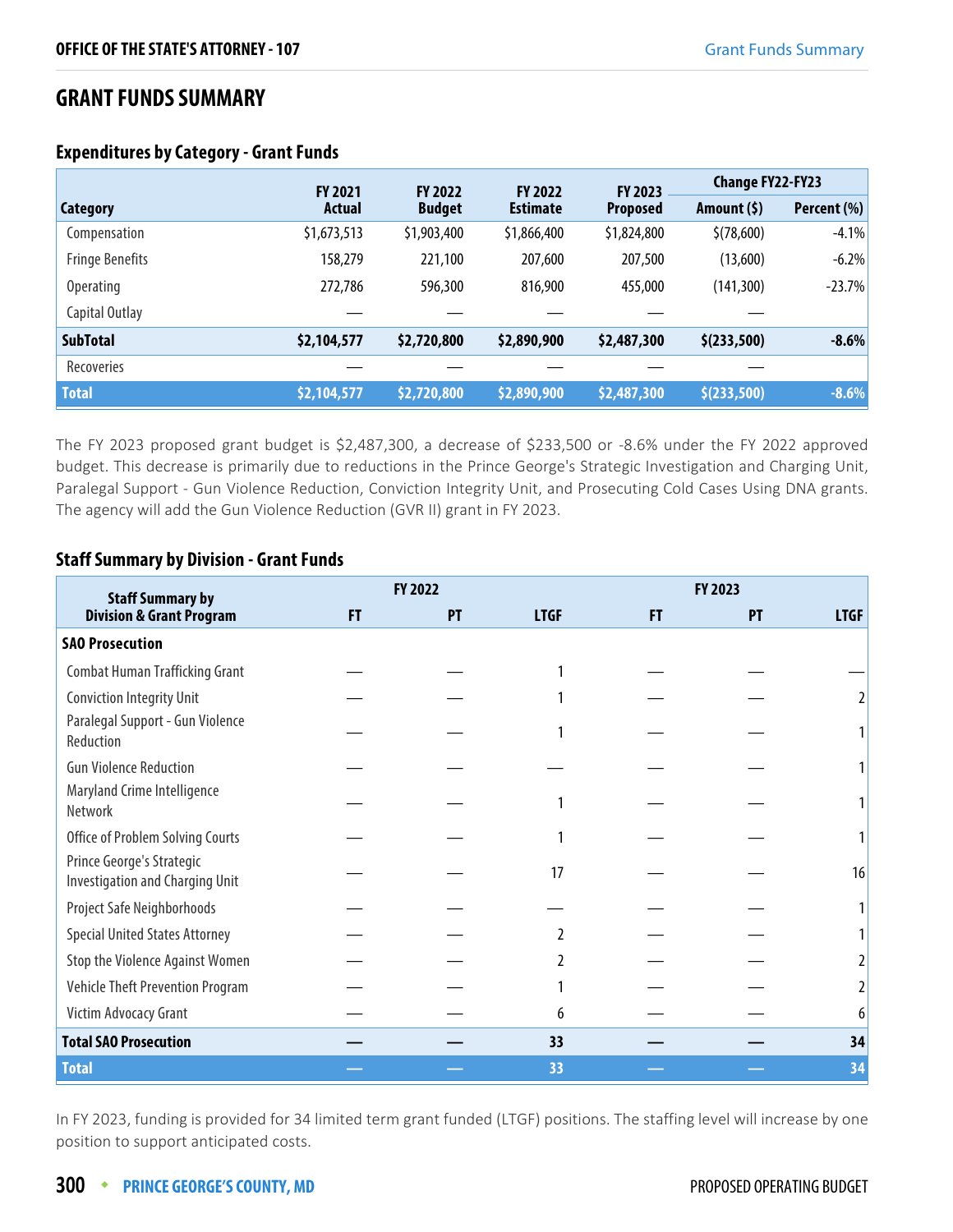# **Grant Funds by Division**

|                                                                                       | FY 2021       | FY 2022<br>FY 2022 |                 | FY 2023         | <b>Change FY22-FY23</b> |             |  |
|---------------------------------------------------------------------------------------|---------------|--------------------|-----------------|-----------------|-------------------------|-------------|--|
| <b>Grant Name</b>                                                                     | <b>Actual</b> | <b>Budget</b>      | <b>Estimate</b> | <b>Proposed</b> | Amount (\$)             | Percent (%) |  |
| <b>SAO Prosecution</b>                                                                |               |                    |                 |                 |                         |             |  |
| FY 2017/2018 JAG Local                                                                | \$8,900       | s—                 | \$—             | s—              | \$—                     |             |  |
| FY 2018/2019 JAG Local                                                                | 47,936        |                    |                 |                 |                         |             |  |
| FY 2020 Paralegal Support (GVRG)                                                      | 233           |                    |                 |                 |                         |             |  |
| FY 2020 Prince George's Strategic<br><b>Investigation and Charging Unit</b><br>(PGSI) | 14,313        |                    |                 |                 |                         |             |  |
| FY 2020 Stop the Violence Against<br>Women (VAWA)                                     | 18,098        |                    |                 |                 |                         |             |  |
| FY 2020 Vehicle Theft Program                                                         | (41)          |                    |                 |                 |                         |             |  |
| FY 2020 Victim Advocacy Grant<br>(VOCA)                                               | 190,089       |                    |                 |                 |                         |             |  |
| Conviction Integrity Unit (CIU)                                                       |               | 131,000            | 131,000         |                 | (131,000)               | $-100.0\%$  |  |
| <b>Gun Violence Reduction (GVR II)</b>                                                |               |                    |                 | 100,000         | 100,000                 |             |  |
| Housing Assistance Grant                                                              | 45,551        |                    | 160,000         |                 |                         |             |  |
| Human Trafficking Task Force                                                          | 65,239        |                    |                 |                 |                         |             |  |
| Maryland Crime Intelligence<br>Network (MCIN)                                         |               |                    | 39,700          |                 |                         |             |  |
| Office of Problem Solving Courts                                                      |               |                    | 57,100          |                 |                         |             |  |
| Paralegal Support - Gun Violence<br>Reduction (GVR)                                   | 36,629        | 53,900             | 35,000          | 35,000          | (18,900)                | $-35.1%$    |  |
| Prince George's Strategic<br><b>Investigation and Charging Unit</b>                   | 1,070,247     | 1,145,600          | 1,107,800       | 1,145,600       |                         | 0.0%        |  |
| <b>Prosecuting Cold Cases Using DNA</b>                                               |               | 470,000            | 156,000         |                 | (470,000)               | $-100.0\%$  |  |
| <b>Special United State's Attorney</b><br>(SAUSA)                                     |               | 94,100             | 94,100          | 94,100          |                         | 0.0%        |  |
| <b>Stop the Violence Against Women</b><br>(VAWA)                                      | 67,474        | 90,000             | 90,000          | 90,000          |                         | $0.0\%$     |  |
| <b>Vehicle Theft Prevention Program</b><br>(VTPC)                                     | 118,760       | 141,000            | 141,300         | 141,000         |                         | $0.0\%$     |  |
| Victim Advocacy Grant (VOCA)                                                          | 337,905       | 459,800            | 822,800         | 822,800         | 363,000                 | 78.9%       |  |
| <b>Total SAO Prosecution</b>                                                          | \$2,021,332   | \$2,585,400        | \$2,834,800     | \$2,428,500     | \$(156,900)             | $-6.1%$     |  |
| <b>Subtotal</b>                                                                       | \$2,021,332   | \$2,585,400        | \$2,834,800     | \$2,428,500     | \$(156,900)             | $-6.1%$     |  |
| Total Transfer from General Fund -<br>(County Contribution/Cash Match)                | 83,246        | 135,400            | 56,100          | 58,800          | (76,600)                | $-56.6%$    |  |
| <b>Total</b>                                                                          | \$2,104,577   | \$2,720,800        | \$2,890,900     | \$2,487,300     | \$(233,500)             | $-8.6%$     |  |